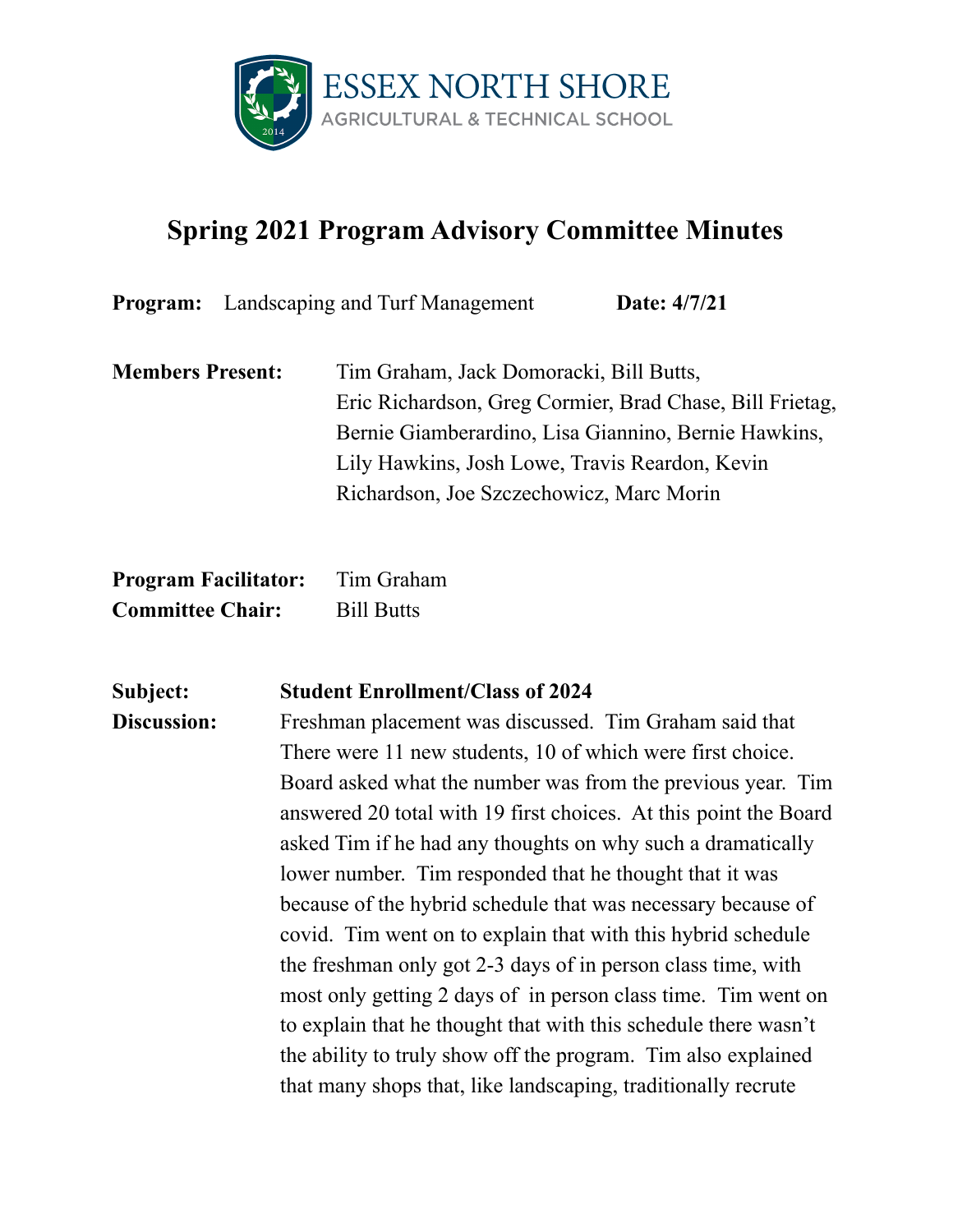

students once they're at school also have lower numbers. He also pointed out that many shops that students traditionally come to the Tech for high numbers. At this point the question was asked if the teachers thought that the move had any effect on the freshman numbers. Tim answered that he thought that the hybrid schedule had more to do with it, but that we would find out for sure once we were able to go back to the traditional schedule. The Board was satisfied with Tims answer and were very impressed with how Jack and Tim were able to work together to help teach the freshman exploratory class and still maintain social distancing.

### **Subject: On Campus Learning Update**

**Discussion:** The Board emphasised again how impressed they were with the teaching that Jack and Tim were able to do under some very trying circumstances. With students being back full time, the Board asked what was the plan to have all the students in and still maintain social distancing. Jack began by saying that sense it was spring, classes would be outside most of the time. Jack went on to say that he had set up chairs in the garage so that students did have a place to meet in the morning.

### **Subject: Curriculum Bias/Programmatic Review Discussion:** This was briefly discussed. The Board agreed that the program was up to date and that Bill Butts and Tim Graham would fill out any necessary paperwork.

## **Subject: Senior Portfolio Showcase Discussion:** Jack explained that senior portfolios would be virtual again this year. The Board agreed that this was the best course of action. Several Board members volunteered to be part of this. Jack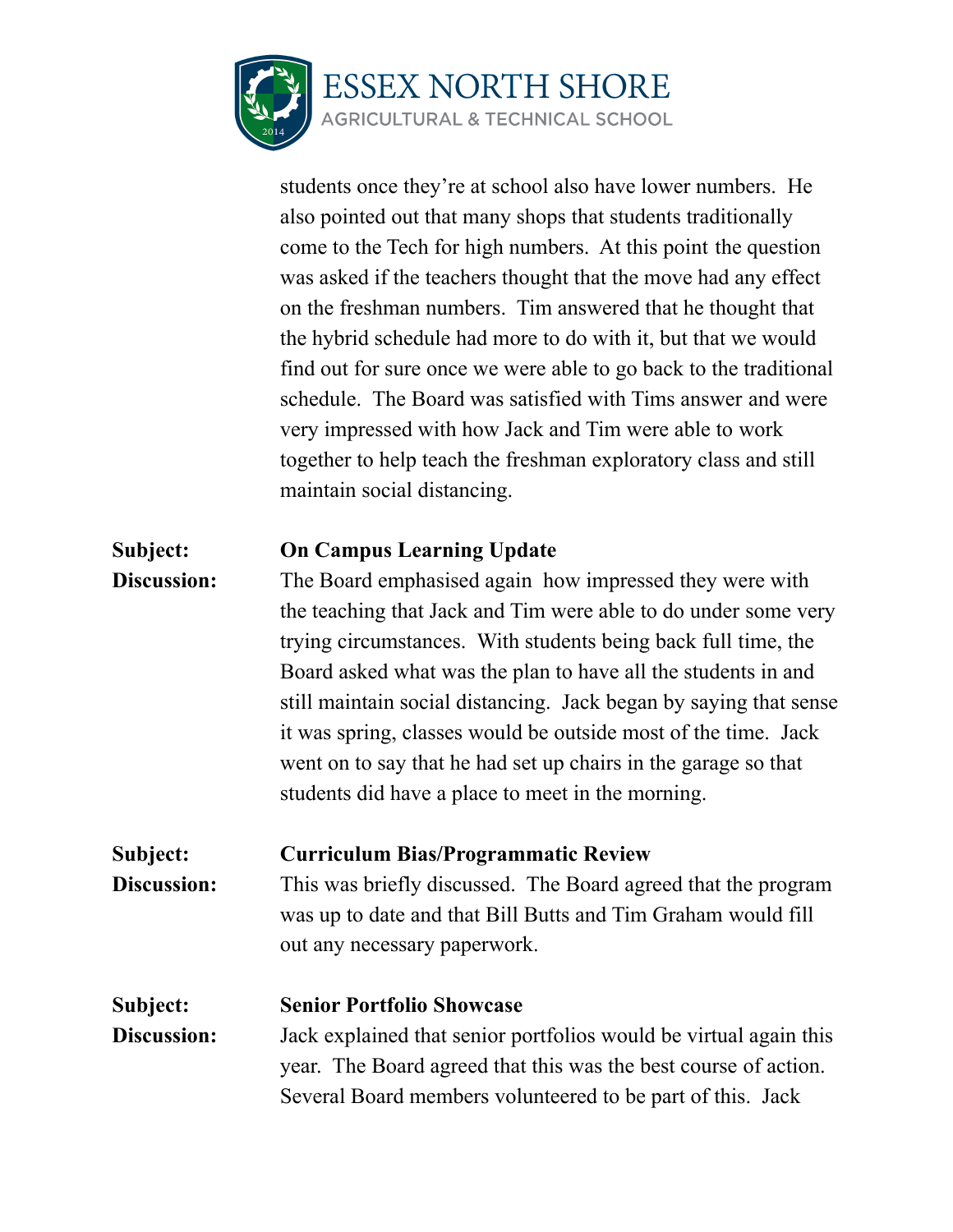

said he would reach out to them with the details at a late date.

**Subject: Employee Outlook/Industry Trends Discussion:** The Board continues to emphasize that the job market is very strong and that there are an abundance of jobs available.

**Subject: Recommendations for Program**

**Discussion:** Please see new business

#### **Subject: New Business**

**Discussion:** At this time the Board asked how the program was doing in the new spot. Jack said that during spring and fall it was fine, but during winter they were going to have a tough time teaching the hard skills that they had taught in the past. Board member Eric Richardson spoke at that time; 'I agree with you Jack. It's important that these students have a space to practise these hard skills. And that space needs to be in a vacuum so that the students are able to concentrate on learning the lesson. When students graduated from this program in the past, they had a book of hard skills with them. I'm afraid that those are going to be missing now. We need to find you two teachers a place to teach inside, hard skills all winter and bad weather days. We need to get you guys more space". The Board unanimously agreed with Eric and agreed to brainstorm some ideas. At this time the Board was preparing to adjourn, when Tim asked for a few more minutes. Tim then asked the Board to help diversify the Board, specifically trying to recruit more female members. Tim spoke of how the classes were approximately 50% female and that we all needed to continue to show the female students